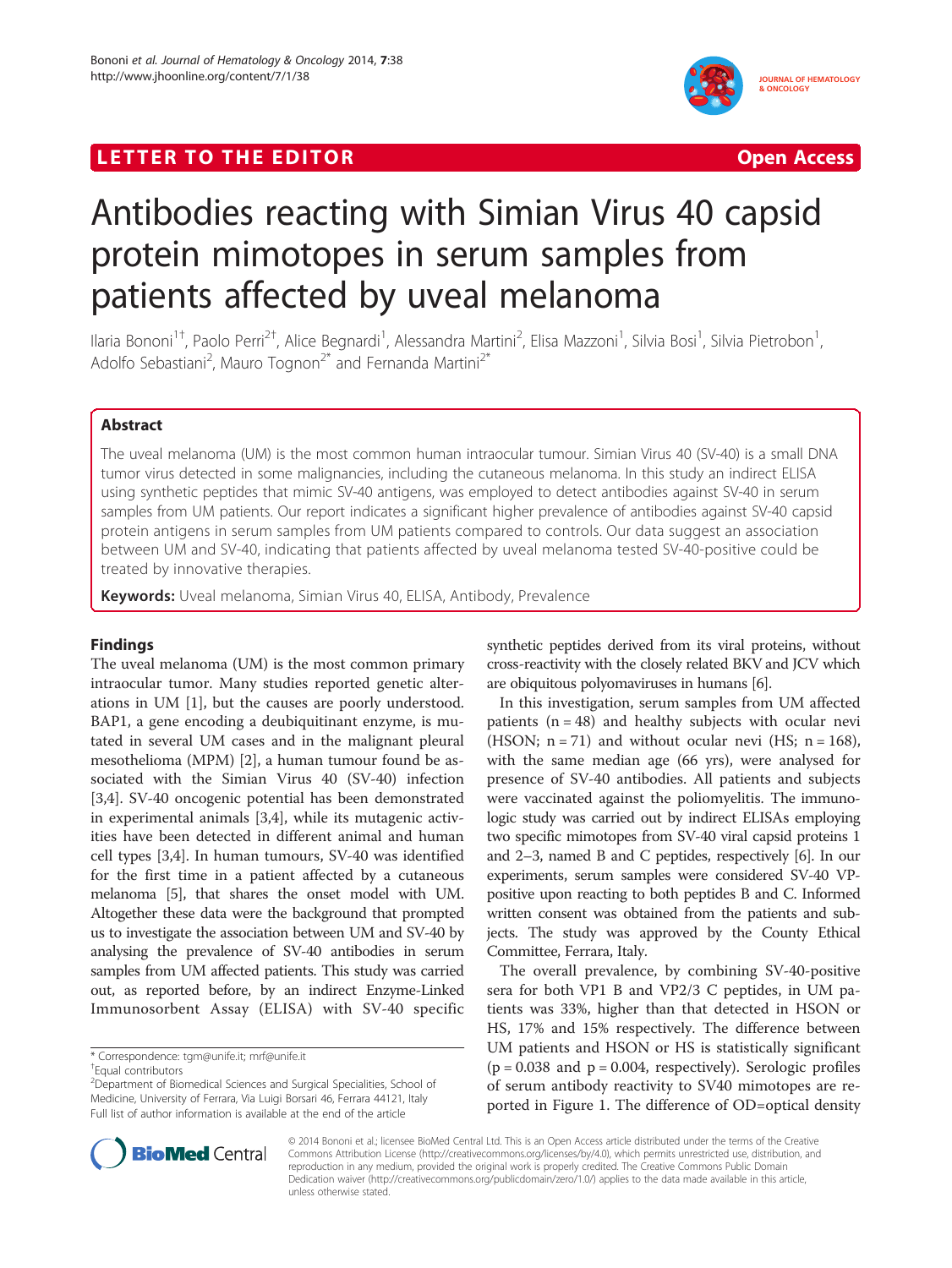mean value of sera from UM and two control groups, is not statistically significant ( $p > 0.05$ ).

analyzed (Mean  $OD \pm SEM$ ).

Figure 1 Serologic profile. Serologic profile of serum antibody reactivity to SV-40 mimotopes VP1 B (panel A) and VP2/3 C (panel **B)** and VPs  $B + C$  (panel C). Immunologic data are from patients affected by UM and from healthy individuals (HS) with and without ocular nevi. Data are OD values at 405 nm of serum samples diluted 1:20, detected in indirect ELISA. In scatter dot plotting, each plot represents the dispersion of OD values to a mean level indicated by the line inside the scatter with standard error mean (SEM) for each group of subjects

Our immunologic data indicate that a subset (1/3) of UM is associated with SV-40, a small DNA tumour virus detected as a contaminant in early anti-polio vaccines [[3,4,7\]](#page-2-0). At present, SV-40 infection seems to spread in humans by different ways, including the urine and the faecal-oral route [[3,4,7\]](#page-2-0).

UM onset, like other human cancers, is due to specific gene mutations. Since SV-40 is oncogenic, clastogenic, mutagenic and a transforming viral agent [\[3,7](#page-2-0)], may be a risk factor, together with other oncogenic agents such as the U.V. irradiation, in the UM onset/progression [\[8](#page-2-0)]. One may postulate that after infecting the host, SV-40 may exert its tumourigenic potential when the immune system is impaired. The high prevalence of SV-40 antibodies in sera from UM affected patients is not proof of cause/effect in inducing human tumours by SV-40. SV-40 DNA and expression of its oncogene, the large T antigen, should be analysed in UM specimens to confirm and extend the potential role of this oncogenic virus in UM onset/progression. We should also consider, as an alternative explanation, that another not yet discovered human Polyomavirus closely related to SV-40 may be responsible of our immunologic data. Our results from the laboratory bench could be transferred to the clinical application employing specific innovative therapies for SV40-positive UM patients.

#### Competing interests

The author declare that they have no competing interests.

#### Authors' contributions

TM, SA and MF designed the study and secured funding; MF, TM, PP and SA given final approval of the version to be published; PP, MA and BS collected samples; PP and SA performed the clinical diagnosis; BI, BS and BA conducted the experimental work; BI, BA, MF and TM analysed the data and wrote the manuscript; ME and PS gave support in analysis of data and statistics; MF and TM made the final critical revision. All authors read and approved the final manuscript.

#### Acknowledgments

Dr. Elisa Mazzoni is a post doctoral fellow of the Fondazione Veronesi, Milan, Italy.

We would like to thank Dr. Eugene O. Major, the Laboratory of Molecular Medicine and Neuroscience, the National Institute of Neurological Disorders and Stroke, Bethesda, MD, for the hyperimmmune serum against JCV. Supported, in part, by grants from University of Ferrara, FAR projects, Ferrara and PRIN 2008, from MIUR, Rome. Italy. All authors actively contributed to this work.

<span id="page-1-0"></span>